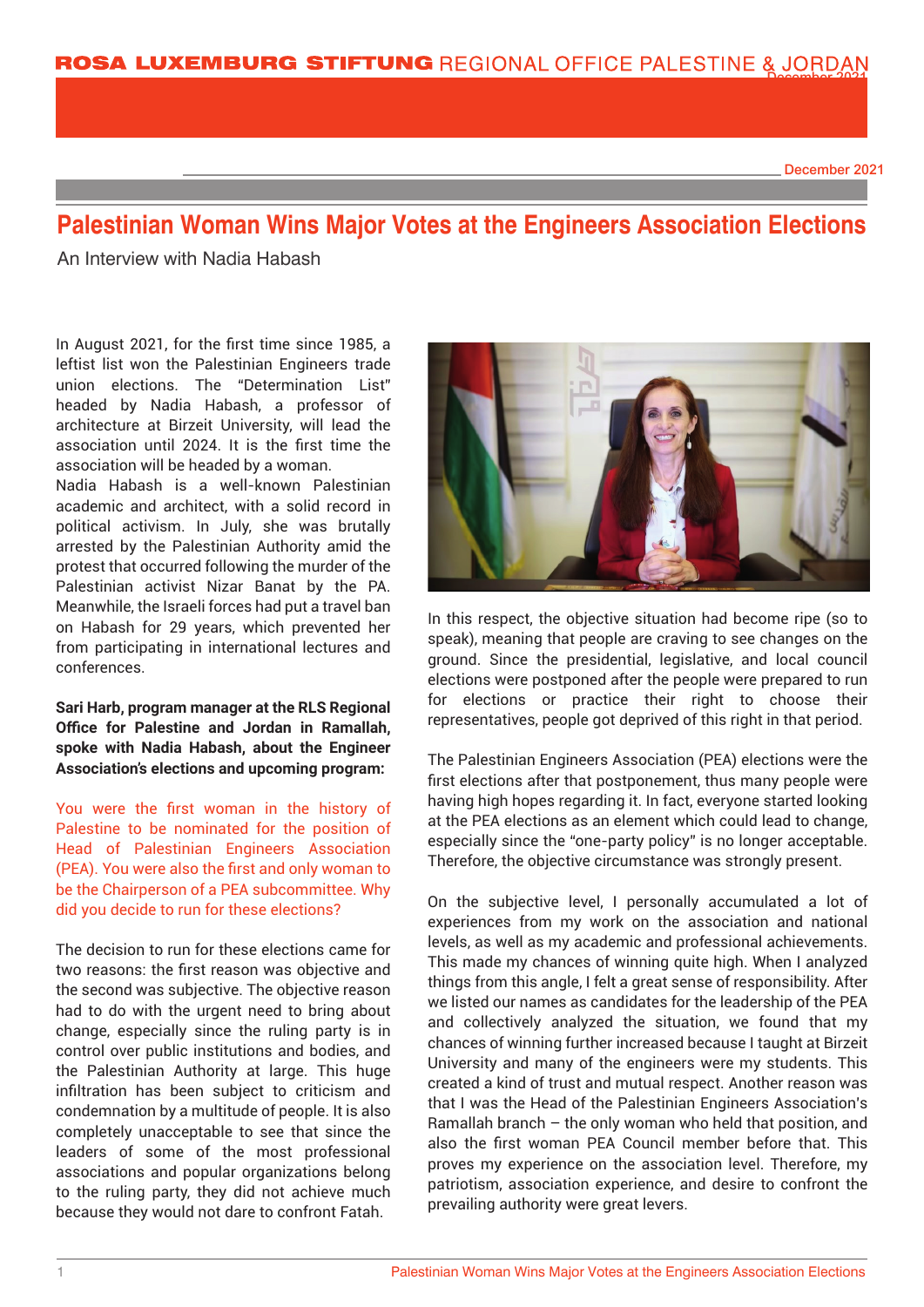As mentioned earlier, people seek change, and so they are eager to see public leaders who can confront the dominant authority. What happened to me before the elections period (i.e., attacks, beating, dragging, and arrest by the PA security services during a solidarity protest) enhanced the trust of some towards me. They saw me as a person who challenges and confronts and does not back off or compromise. I also do not aspire to become a minister, which further strengthened the voters' trust towards me. They do not want to elect someone who succumbs to the PA. Therefore, all these factors came together harmoniously, as my personal qualifications (including my vast experience in different fields) were suitable for my nomination, and enhanced voters' trust as they considered me a person who earnestly desires to achieve change.

My decision to run for these elections was because I understand the current reality and the objective and subjective circumstances. I realized that I have a great chance of winning and that I must carry a great responsibility. It was hard for me not to respond to this call and battle, although I was planning for a different kind of lifestyle this year (such as writing books and conducting analytical works). I had not been planning to get involved again, especially since I previously ran for these elections and saw that that the younger generation should be given a chance. However, when I saw that I had the greatest chance of winning among the listed candidates, I felt a great sense of responsibility, so I put myself and my personal plans on a side and aimed to seize the opportunity. People are craving for change, and for the sake of breaking the monopoly and "one-color" domination, I did not hesitate to put my plans and personal interest on a side. Hence, the decision was to wage this battle and take this struggle upon myself.

### What is the program of the Palestinian Engineers Association (PEA)?

We cannot announce the PEA program before its approval by the relevant conference. We are currently preparing the general program and will announce it about two months after the PEA elections. The Palestinian Engineers Association's program includes plans related to the PEA Council and branches, and these plans will be submitted to the conference and shall be announced after the conference approves them.

## What is your personal vision for the work ahead?

I participated in the PEA elections because I have a clear vision and objectives, and my aim is to develop the engineering sector and associations in general, and the

Palestinian Engineers Association (PEA) in particular. My program within the PEA is the same as my electoral program. This was actually presented to the voters (i.e., the engineers), and I assume that I was elected for this reason as well as my personal characteristics.

My vision is multifaceted regarding association work in Palestine. For example, our struggle is on the national and association demand level, which actually used to be the role of labor unions before the inception of the Palestinian Authority (PA). During that period, the Associations Complex was leading the struggle on that level; factions were working secretly, and actions were openly carried out by popular organizations, labor unions, and professional associations.

After the PA came to power, there was a period of unclarity and apathy towards the people (including towards professionals) and a lack of freedom and independence. The reality became distorted, and we started living the illusion of independence.

Consequently, many people adopted the false belief that our struggle is on the association level only for the attainment of rights. Therefore, after establishing the Palestinian Authority, the national struggle was no longer part of the associations' programs. Even if we focus solely on association action, we realize that a problem lies in the affiliation of many associations with the ruling party. This distorted the work of associations and failed to defend some important rights.

My view of association work in the current period can be summarized as follows: First, it is important to mix and combine between professional association work and national action. This is because associations and popular organizations/frameworks must remain the protectors of the national agenda. Therefore, a great responsibility falls on professional associations, especially because they have large numbers of members. For example, the PEA alone has more than 30,000 members, not to mention several other associations/unions, such as those related to physicians, pharmacists, agricultural engineers, and dentists. This constitutes an organized part of society with a suitable framework. Hence, we must benefit from these organizations and frameworks in our national struggle, as well as fighting on the association level to oblige public and private sector employers to maintain the rights of their employees. This duty should be constantly followed up by professional associations in general, especially the Associations Complex, with whom we have decided to work jointly on public issues (at the level of association demands, human rights issues, and public issues). It is imperative to tackle these aspects collectively on the association and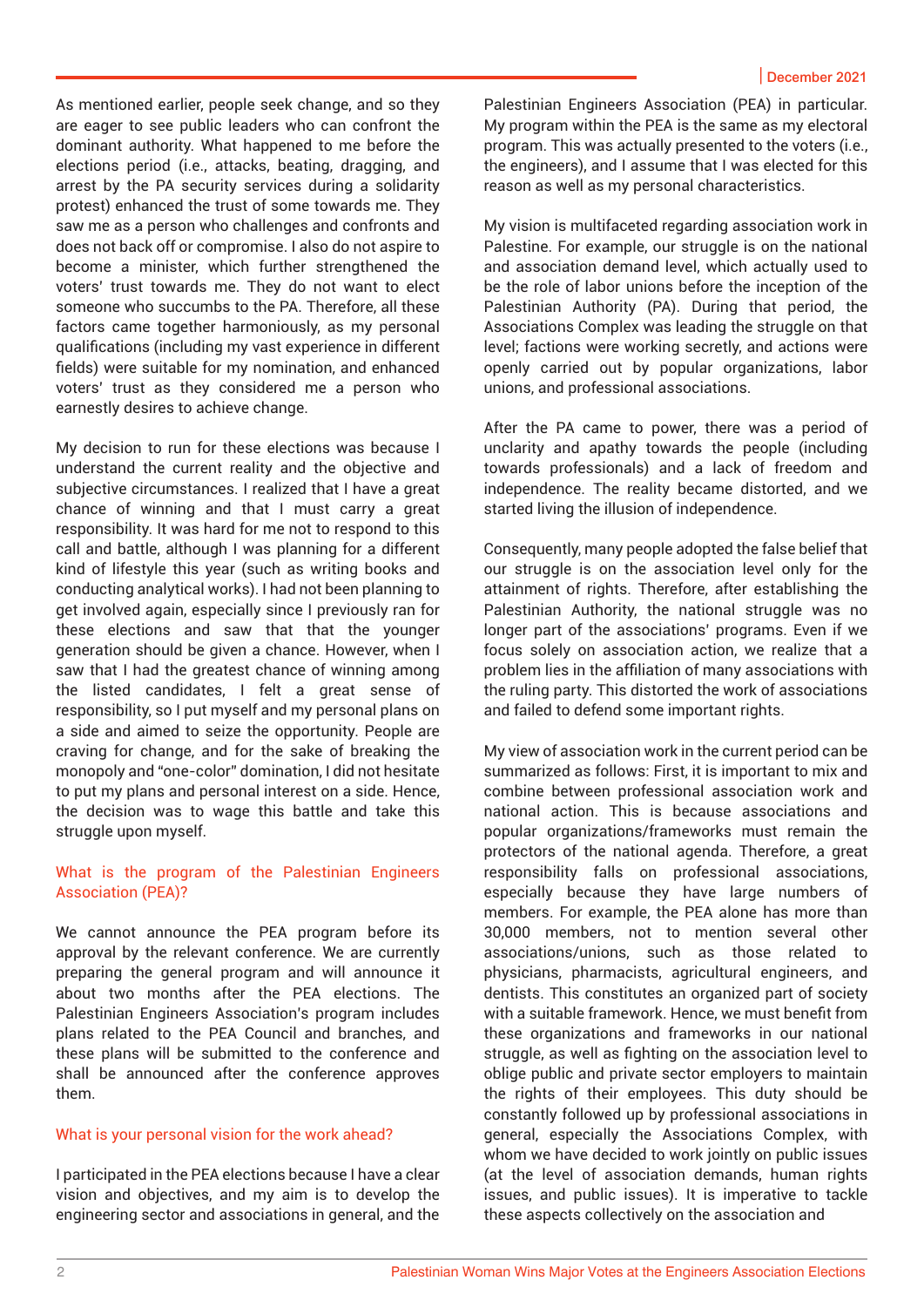national levels. This decision of collective action can create significant power and rejuvenate the role of the Associations Complex.

### Do you consider the elections a reflection of people's faith in change?

Yes indeed, especially since voters have constantly had a PEA Chairman who empathized with and succumbed to PA pressures for long periods of time. Many voters see that the Association (i.e., PEA) failed them in the past and does not attain their rights and aspirations. Therefore, they were convinced that real changes must take place and that the alternative leadership should be convincing. The desire for change and merely electing an alternative leader are not sufficient for change. Rather, the alternative leadership should seek and bring about change, especially since the confrontation is with the ruling party. Changes would not occur if the alternative leadership is ineffective and incapable of introducing a different pattern of work. The alternative leadership should also have the ability to tackle a load of problematic issues.

### What are the main obstacles for the Palestinian Engineers Association (PEA)?

The main obstacle is the reluctance of many engineers (i.e., "the base") to identify and work with the PEA, and this is considered a great threat for other associations as well. Therefore, professional associations must tackle this serious matter. Of course, there are reasons behind the base's remoteness from the Association due to the latter's failure to represent them and defend their causes. These persons would not have distanced themselves from the Association if it had not failed to represent them and achieve their demands and aspirations. And so, the most important task of associations is to truly represent engineers and achieve their demands and speak on their behalf. Also, associations should not do favoritism with employers, whether at the governmental level or vis-à-vis business owners.

However, the said obstacles have a solution. For example, the PEA branch of Nablus is quite active nowadays and involves hundreds of engineers in its activities (such as the marathon to support Palestinian prisoners).

The attendance in these activities is excellent and reaches several hundreds of persons. Although some activities only started recently, yet they nevertheless contribute to building trust. Such activities are very suitable for the public concerns and aspirations. Therefore, the first remedy is to restore the lost trust between the base and the PEA. We must eliminate all

obstacles and build mutual trust between the base and the Association so that most engineers would become more involved in PEA activities.

Another reason for the remoteness of many engineers from the PEA is the general circumstances and difficult economic situation. This is because many engineers are focused on making a better income to live a dignified life. Consequently, association work saw a decline due to people's preoccupation with meeting their basic life needs. In fact, many governments on the Arab and international levels have the interest of seeing association work fade away.

In general, there seems to be degradation of values and principles, and many people refrain from working on the association level while absorbed in personal matters. The post-Oslo period saw an increase in selfishness and individualism. We find growing discrimination between people, as well as caring too much for material things and external appearances. This made many engineers seek to maximize their income and refrain from working at the association level. We also faced this problem during the election period. There was also the distortion of ethical aspects, such as growing fraud and deception. For example, many engineers are bullied by people who defraud and underestimate their work. The aforementioned factors made many engineers focus on their personal interests and disregard the public benefit.

On the broader level, the Israeli occupation and its practices of land expropriation, assaults, arrests, and violations of human rights clearly affected Palestine's professional associations. Our association must strongly speak out against Israeli crimes, such as the confiscation of lands (including absentee properties), the Judaization of Jerusalem and Sheikh Jarrah evictions, house demolitions in Areas "C" (especially Bedouin areas) under the pretext of no building permit. These issues are not considered obstacles for our Association but rather responsibilities that we must bear. Several factors impede our resistance of these challenges, yet in those cases we must resort to popular struggle to strongly confront the Israeli Occupation, and to fulfil our role and duty as children of this country.

Another obstacle facing the PEA is the absent role of legislative bodies that can stipulate governing laws and regulations in our society, in addition to the division between the Gaza Strip and the West Bank, where both authorities demand exclusive power but lack certain elements of legitimacy.